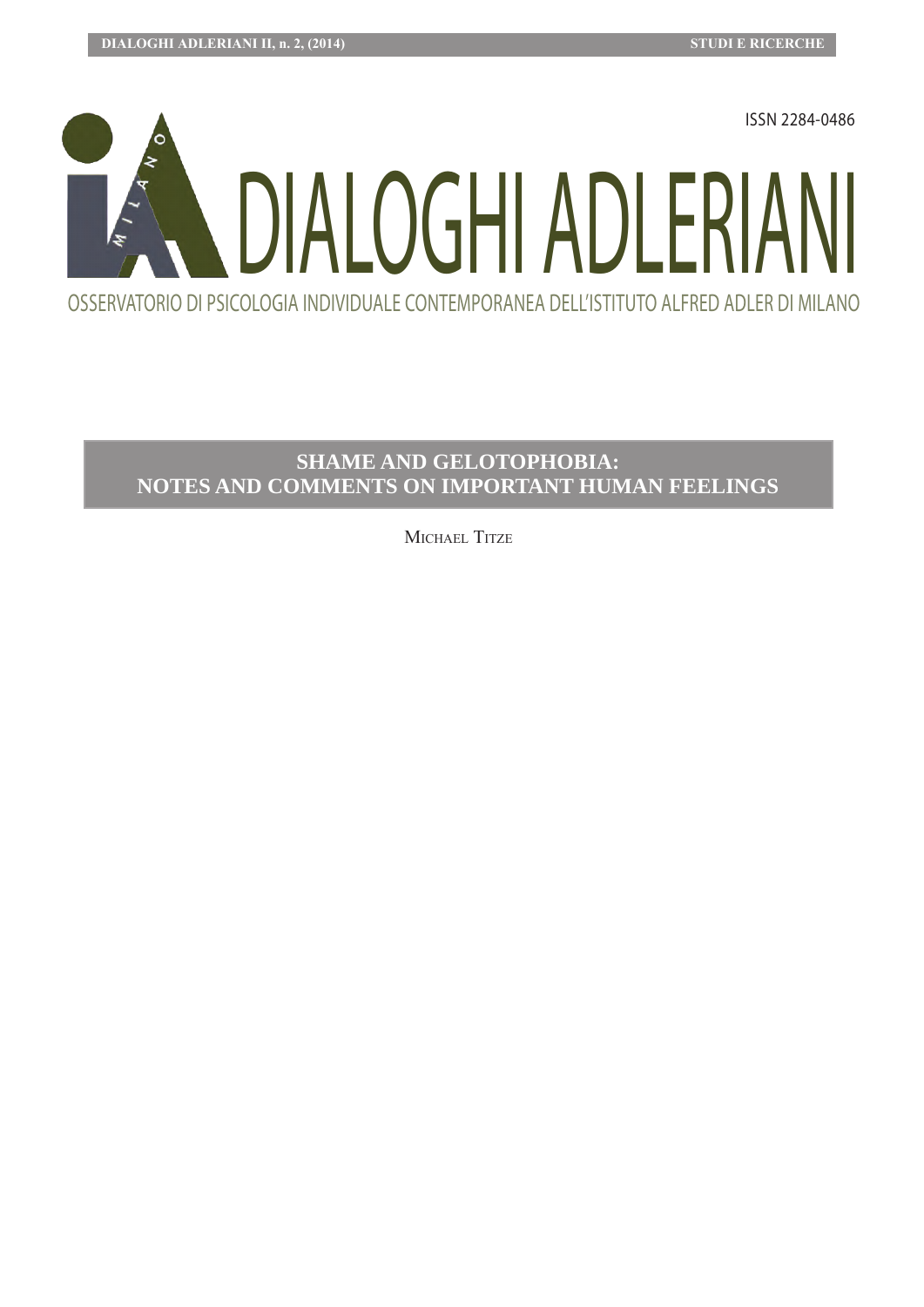# **SHAME AND GELOTOPHOBIA: NOTES AND COMMENTS ON IMPORTANT HUMAN FEELINGS**

# MICHAEL TITZE

#### *Abstract*

Gelotophobia may be considered a specific variant of shamebound fear that, in turn, becomes a part of secondary feelings. It is defined as the pathological fear of being an object of laughter. This fear can be traced back to experiences of intense and repeated exposure to put-down, mockery and ridicule in course of early socialization. As a consequence, gelotophobes constantly fear of being screened by others for evidences of ridiculousness. Thus, they carefully avoid situations in which they might be critically objectified by others. Gelotophobia at its extreme involves a pronounced paranoid tendency, a marked sensitivity to offense, and a resulting social withdrawal. In this article, the shame-bound origins and consequences of gelotophobia are described. The possibility of a psychometric measuring of gelotophobia has been presented here as well.

#### *Keywords*

*INFERIORITY COMPLEX, SOCIAL COMPARISON, SOCIAL PHOBIA, QUESTIONNAIRE GELOPH*

#### *Riassunto*

La gelotofobia può essere considerata come una variante specifica di vergogna, che è uno dei sentimenti secondari. La gelotofobia è definita come la paura patologica di essere oggetto di risate. Questa paura può provenire da esperienze di esposizione intensa e ripetuta alla derisione e al ridicolo da parte degli altri nel corso delle prime forme di socializzazione. �Di conseguenza, i gelotofobici temono costantemente di essere sottoposti alla prova del ridicolo da parte dell'altro. Così, essi evitano accuratamente le situazioni in cui si sentono esposti alla derisione degli altri. La gelotofobia, al suo estremo, quindi, comporta una tendenza pronunciata paranoica, una spiccata sensibilità allo svergognamento e un conseguente ritiro sociale. In questo articolo vengono descritte le origini e le conseguenze della gelotofobia.

#### *Parole chiave*

*COMPLESSO D'INFERIORITÀ, PARAGONI SOCIALI, FO-BIA SOCIALE, QUESTIOANARIO GELOPH*

### **I. Primary emotions and secondary feelings**

Emotions constitute the organizing principle of mental processes: they are not conceivable in terms of separation because they extend across the whole psycho-physical functioning of human life. Emotions are intimately associated with bodily sensations. There is a difference, however, between primary emotions and their conscious perception: the latter may be denominated as (secondary) *feelings*.

Primary emotions are experienced as the first response to an agitating emotional situation. Such reactions are unconscious processes. Thus, when we experience ourselves as being threatened, we may experience fear. When we witness the death of a related person, we may bear feelings of sadness. Typical primary emotions include fear, anger, sadness, disgust and joy (Titze, 1983, 2011).

#### **II. Secondary feelings**

Secondary feelings appear after primary emotions. Typical secondary feelings are shame, guilt and pride. The precondition for experiencing these feelings is that the person in question is conscious of himself or herself. This requires the capability to form a concept of one's own self. Therefore, secondary feelings may also be referred to as *self-conscious feelings*. 1 This, again, has the precondition that the person in question is able

<sup>1</sup> The child acquires the ability to form a concept of himself in the age between 18 and 36 months.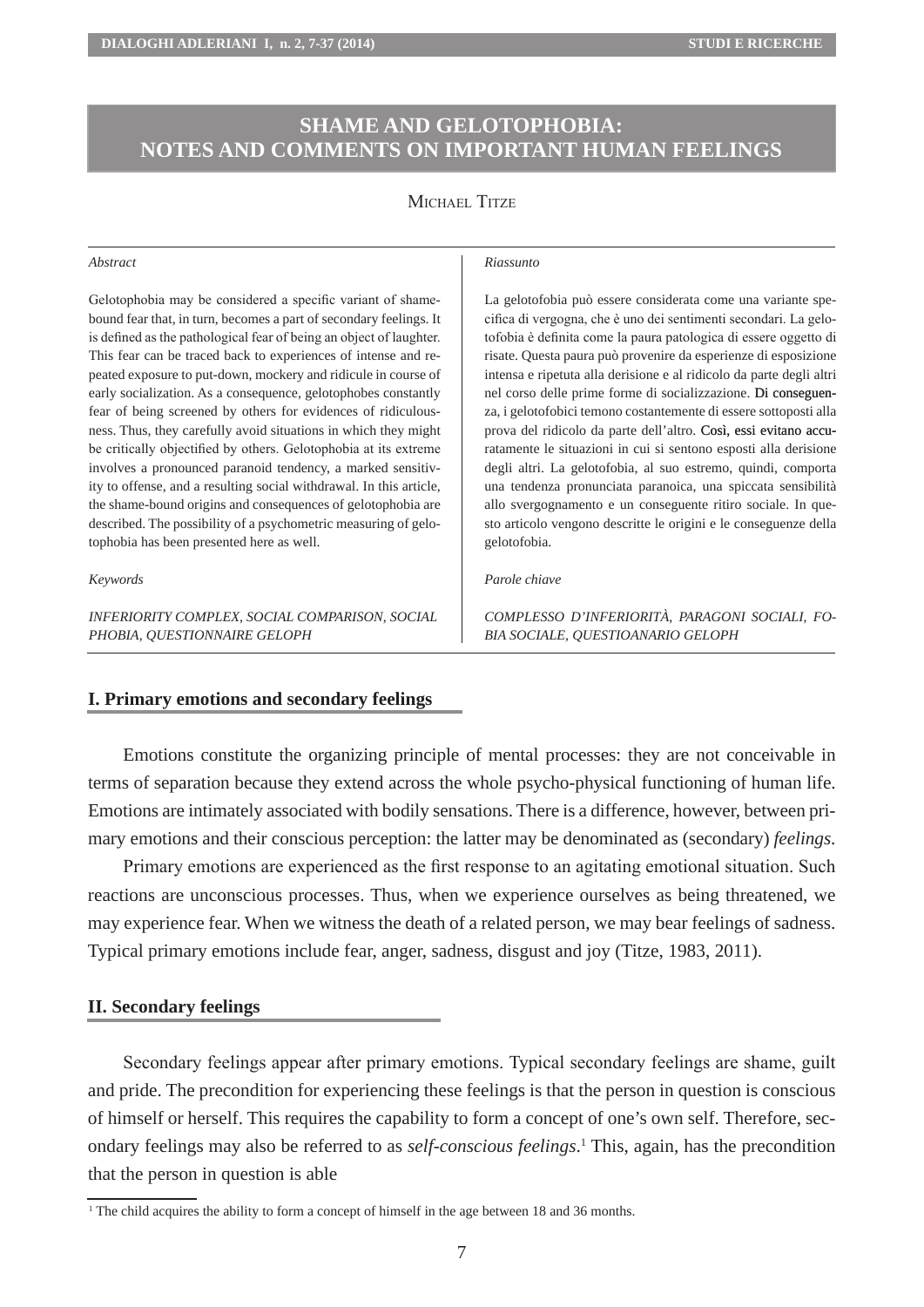- to assess or evaluate his or her behavior (evaluation of the total self);
- to make a distinction between allowed and not allowed conduct, which only is possible, if this person has internalized norms, rules and objectives of his or her social environment;
- to understand the conditions and consequences of success and failure in life (self-criticism).

# **III. Shame and guilt as self-critical and protective tendencies**

The feelings of shame and guilt are *self-critical feelings*. They represent a crucial element of our *conscience*. In this context, the linkage between moral norms and suitable behaviors is monitored by that inner guard. The tendency to self-punishment is a constituent part of these corrective feelings. Thus, shame is associated with feelings of humiliation, inferiority, defeat, self-hate, and alienation. Therefore, a person who feels shame also experiences weakness and helplessness.

On the other hand, shame is an emotional signal that performs an important protective function at directing its receiver against societal rejection. That mode of action might come about when the self is overexposed. Therefore, shame guards the boundary of privacy and intimacy while guilt limits the possibility of a ruthless exercise of power.

Shame represents the incorporated gaze of reference persons, whereas guilt expresses their internalized voice. Both feelings are inseparably connected with the development of self-consciousness and self-reflection.

# **IV. Body shame**

Body shame helps to define and maintain physical dignity that is conformable to establish moral norms. These norms are particularly related to the universal forbiddance of nakedness.

Specifically, body shame involves:

- experiencing or anticipating a painful awareness of oneself as being an object of an appetent or transgressive observation by others;
- relating this awareness to physical nakedness;
- believing that others have or will react negatively to one's exposed naked body;
- a compelling wish to withdraw or hide that embarrassing body.

A person who does not observe that universal norm is liable to be denounced as displaying indecent and immodest conduct. This, again, is connected with guilty feelings.

### **V. Guilty feelings**

Guilty feelings and shame are both linked up with self-evaluation. Shame is related to the person, whereas guilt is associated with specific actions or failures. Shame means, "I *am* bad," guilty feelings say, "I *did* something bad".

Guilty feelings, on principle, point to a compensatory corrective action, because such feelings are oriented towards social rules and commandments that are internalized in the person's conscience.

Guilty feelings are communicated by means of rational argumentation. This will be not earlier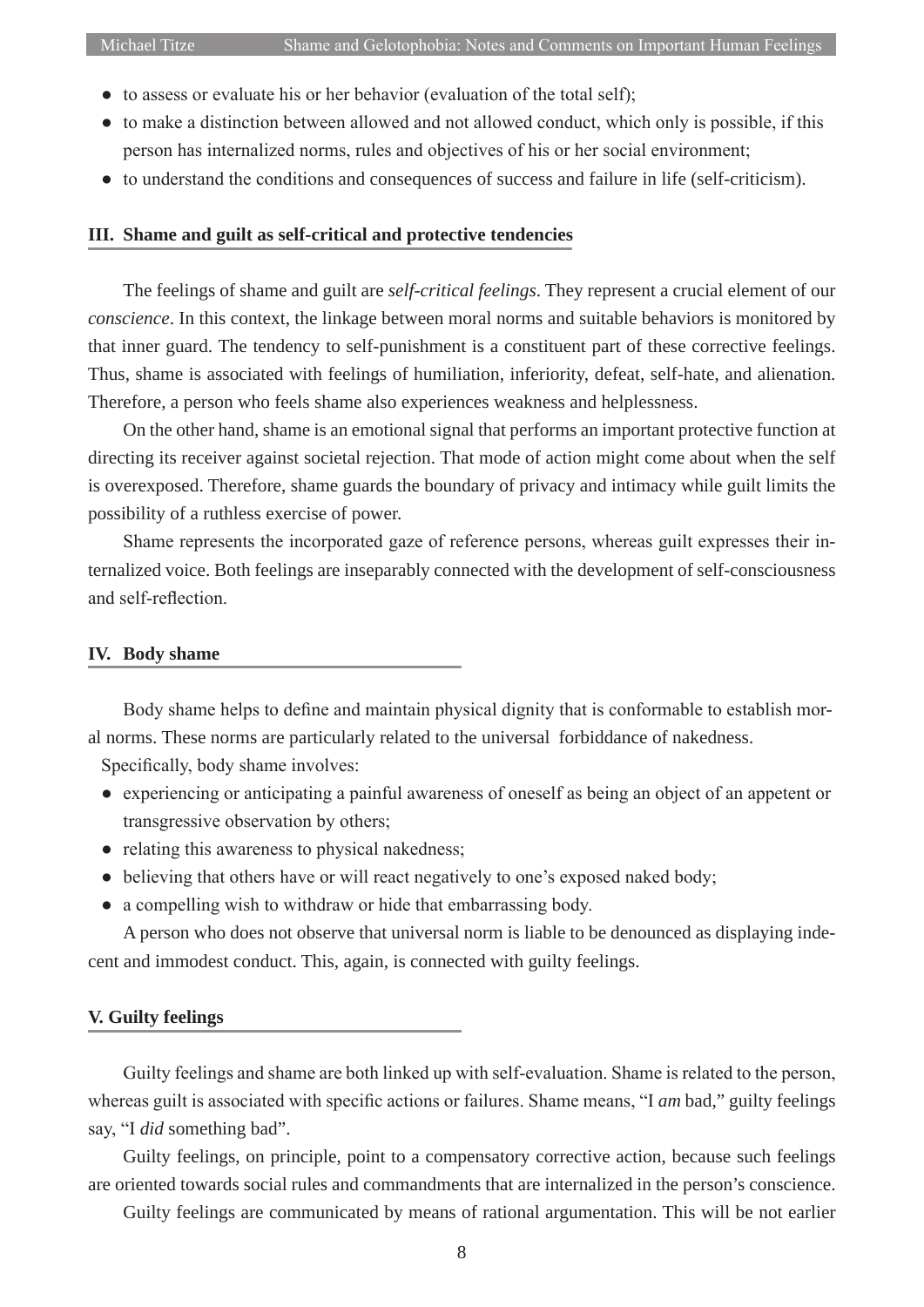the case until the child is able to understand verbal messages. Therefore, guilty feelings are related to the spoken word—to that which has been imparted or learned by auditory means, i.e. by *hearing*.

### **VI. Self-centered shame**

Self-centered shame is a painful emotion that arises when the individual is not appreciated adequately or esteemed by his social partners. The ashamed individual, thus, is evaluating himself or herself as being less valued in comparison to his fellows. Thus, the ashamed person experiences an elementary self-devaluation that makes him or her lose the interpersonal connection to others.

Pierre Janet (1909), in this context, was the first to speak about the "Obsession et impulsion de la honte de soi". He writes: «This is the patient's own contempt and discontent with his own actions and mental capacities. He permanently suffers from his conviction that everything he is doing and everything that concerns his personality or is a part of him is fundamentally bad. This essential fact I have called *sentiment d'ìncomplétude*» (p. 241).

In French, "Honte de soi" means exactly that type of shame that is related to the *global self*. Thus, the *sentiment d'incomplétude* is an expression of self-related shame. Alfred Adler acknowledged Janet's *sentiment d'incomplétude*, to be a precedent of his own teachings. Adler adapted this concept but called it "inferiority feelings" or in particular, "*inferiority complex*." Adler assumed, in this context, that all human motivation can be reduced to a general striving for overcoming such inferiority feelings through gaining superiority of any kind (Titze, 1983).

| <b>SHAME</b>                                                                                                       | <b>GUILT</b>                                                                                         |
|--------------------------------------------------------------------------------------------------------------------|------------------------------------------------------------------------------------------------------|
| Image-related                                                                                                      | Value-related                                                                                        |
| Appearing/being<br>$\blacktriangleright$ in front of others<br>$(=$ bad impression $)$                             | Acting<br>$\triangleright$ in regard to an ought<br>$(=$ moral duty)<br>I                            |
| related to <b>visual</b> sense<br>(face perception)<br>less rational                                               | related to auditory sense<br>(educational commandments)<br>rationally comprehensible                 |
| ontogenetically                                                                                                    |                                                                                                      |
| $\blacktriangleright$ earlier                                                                                      | $\blacktriangleright$ later                                                                          |
| <b>Spontaneity</b>                                                                                                 |                                                                                                      |
| $\blacktriangleright$ "as if paralyzed"<br>$\blacktriangleright$ not controllable<br>related to present experience | only functionally inhibited<br>more controllable<br>$\blacktriangleright$ related to past experience |

*Table 1: Comparison of shame and guilt (according to Blankenburg 1997, p. 54)*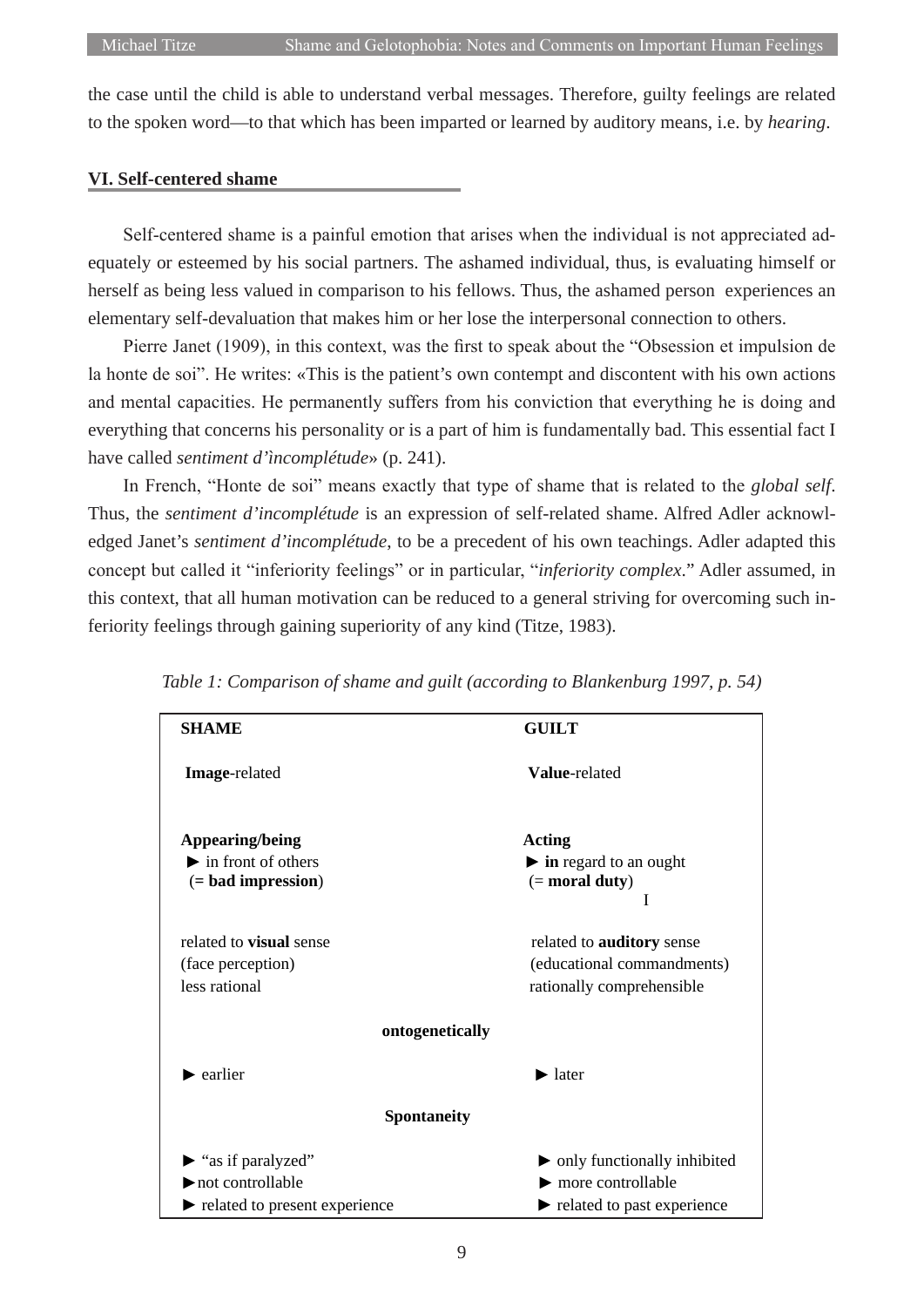# **VII.Genesis of primary shame**

Self-centered shame relates to early shame experiences that are referred to as *primary shame.* That feeling is rooted in childhood experiences of having been unloved and being rejected by others. This disastrous experience goes along with the fear of being completely abandoned and being condemned to irreversible loneliness and alienation (Titze, 1995; Wurmser, 1981).

That primary shame is experienced emotionally in early (partially pre-verbal) phases of socialization. This happens in the frame of immediate reaction while refusing, being skeptical as well as disinterested in reference persons. Such experiences go along with a profound feeling of failure, disapproval and annihilation in front of the reference person's critical, derogatory or hateful eyes. Therefore, a fundamental feeling of inadequacy or inferiority is supposed to emerge from the young child's heart and it is therefore, unable to evoke an empathic response from the psychological parent.

For the child, a permanent contact with eyes that are empty or filled with rejection will usually be accompanied by a petrified face on the side of the reference person that reminds of the blank countenance of a sphinx. This image will be internalized unconsciously by the child as an "internal object" that will generate henceforth a pathological shame. This image, correspondingly, will be projected (externalized) on current reference persons who, unconsciously, are "manipulated" to behave in a similarly shameful way.<sup>2</sup> Thus, the emergence of shame is, so to speak, "objectivized".

## **VIII. The objectification of the shameful contemptuous gaze**<sup>2</sup>

For Jean-Paul Sartre (1943), in encounters with the other, there is always a conflict: In looking at me, the other is treating me as an object. In this gaze I get objectivized. Recognizing, that the look of the other is directed towards myself, is alienating because I have no control over which character traits the other is going to ascribe to me.

Once grasped by the other's judging look, the living body changes fundamentally: Henceforth, the objectivized body bears the imprint of others; it becomes a naked body-for-others—i.e., a mere object. This relates specifically to the cold, scrutinizing, contemptuous, voyeuristic or disparaging gaze that paralyzes the living body, similar to the basilisk glance of Gorgon Medusa in Greek mythology.

Therefore, an objectivized person experiences himself or herself as being the center of a shameful inspection as everyone seems to be carefully looking for embarrassing defects and faults of others . In this context, Friedrich Nietzsche (1982) wrote: «When someone is overwhelmed by shame, he

feels like having been dazed in the midst of surging waves. He feels like being dazzled by a big eye whose look goes right through him» (p. 1204).

Shameful experiences are not often specifically described but are referred to metaphorically or symbolically. Patients, for instance, might state: "I just wish the ground would open up and swallow me". Such statements are often accompanied by non-verbal messages, such as blushing, and a lowering of eyes and head.

<sup>&</sup>lt;sup>2</sup> Brain research has attempted to explain this phenomenon through the concept of "mirror neurons".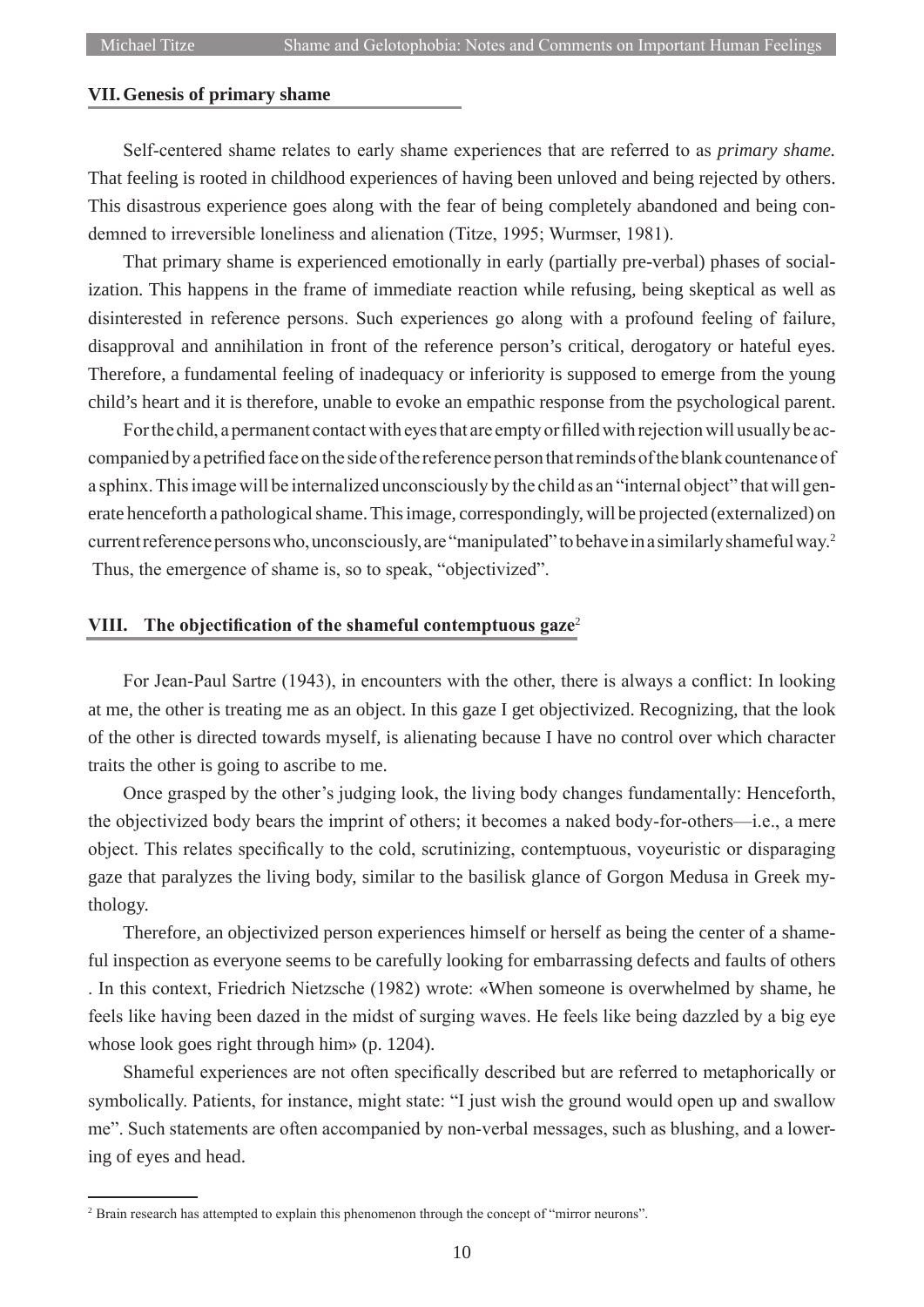### **IX. Facial expressions**

We only can come to view ourselves through the eyes of those who look at us. All affective impulses, including disgust and contempt, can manifest themselves in the reference person's face. That face communicates to the child: "You are bad", "you are not loveable", and "you are without any value". This global attribution is not related to specific actions. Rather, it is referring to the child's entire self.

Paul Ekman (1974) noted that primary emotions and secondary feelings are communicated mainly through specific facial expressions. In this context, the non-verbally communicated emotion can evoke corresponding emotions on the receiver's side.

Gleaming eyes and a face are lit up with joy while they communicate love, sympathy and delight. For the baby, this is an incentive to build up an "interpersonal bridge" (Titze, 1995, 2007). Exclusively in this condition, the child may perceive smiling and laughing as a positive message.

Shame, on the other hand, can be elicited when negative messages reach the child. This might be transmitted, for instance, by an "icy look" combined with a facial expression that signalizes dislike, disapproval, disdain or scorn.

# **X. The face as a means of education**

Parents use a variety of non-verbal techniques of education. In this context, the disgusted face serves to inhibit those actions that the parent does not want to be performed by the child. Thus, the disgusted face indicates a failure against some educationally relevant standard (norm, ideal). Parents usually are not aware of the fact that the consistent use of a disgusted face may be triggering shame (Titze, 2011).

The smiling or laughing face, on the other hand, signalizes sympathy and friendship. On the other hand, that same face may communicate scorn, contempt and disdain when it appears expressionlessly, so that no indication of sympathy is present. A child who has been repeatedly humiliated in this way, wants to hide from the sight of such a face, even if it might smile. This can be accomplished by lowering his eyes and bowing his head.

# **XI. Emotional freezing and "mechanical incrustation"**

Faced with such humiliating messages, the child, understandably, tries to protect him- or herself. In this context, Léon Wurmser (1981) describes a typical strategy for the prevention of shame: the excessive control of facial muscles. This control produces emotional tension and may result in emotional freezing that is a congealment of facial expression, thus producing the "mask of shame" (Wurmser). The gestures of the person in question then will harden to a wooden posture that reminds of a marionette (Titze, 1996, 1998, 2013). Eventually, that person will lose the elasticity of liveliness. He or she gets stuck, that is to say: psychologically frozen.

Henri Bergson (1900) explained this phenomenon through "mechanical encrustation" of living dynamics, i.e., of the flexibility and elasticity of the body's motions. This, on the other hand, is a main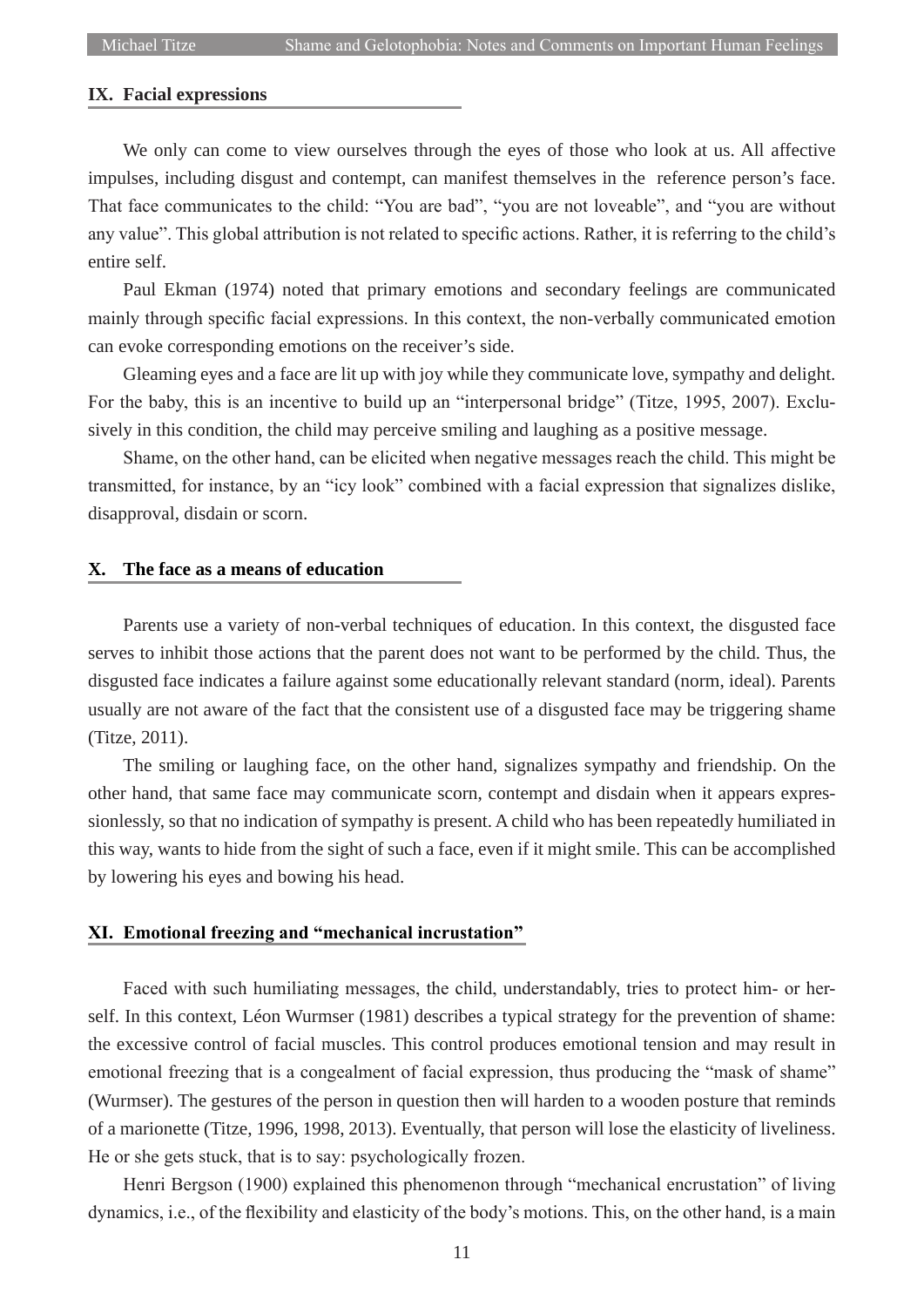condition for appearing "comical" or ridiculous because the living body will appear now as a "mere mechanism." As a result, the fundamental contrast of man and machine will inevitably create a funny impression.

Bergson illustrated this phenomenon through the example of the unlucky person slipping on a banana peel, or the actor in a tragedy having violent hiccups, or a patient suffering from a nervous twitch: In all of these cases, voluntary control of the harmonious interplay of vital functions is lost. Instead, an involuntary fright comes about, accompanied with the freezing of physical motility: The living body takes on a peculiar "robotic appearance," and the natural claim of being a part of human community is, in this moment, suspended.

#### **XII.The Pinocchio-Complex**

Henri Bergson (1900) compared individuals who are the butt of ridicule or are subject to disparaging laughter with wooden puppets or marionettes. Such individuals constantly send nonverbal signals that indicate that they feel very uneasy. Therefore, muscular tension and stiffness, as a consequence of emotional panic, are frequently developed. The arms and legs of these individuals may not always move in a spontaneous way as they try deliberately to control their spontaneous body movements. This "wooden appearance" has been referred to as the "Pinocchio-Complex" (Titze, 1995, 1996, 1998, 2007, 2013). This is a central feature of *gelotophobia*.

# **XIII. Inferiority feelings and social comparison**

Experiencing one's body as lacking vividness, being wooden and awkward, easily might elicit a self-evaluation that reinforces an already existing shameful self-contempt. This, again, may result in increasing feelings of inferiority (Ansbacher & Ansbacher, 1956; Titze, 1983).

Rudolf Dreikurs (1935), one of the successors of Alfred Adler, writes: «The inferiority feeling is a subjective feeling. The alleged inferiority may exist only in the imagination of the individual when he compares himself with others. The inferiority feeling is in a very deep sense quite independent of a man's value, because when he compares himself with other people he gives them fictive value» (p. 48).

An important compensatory means for getting along with inferiority feelings is to arrange a situation for *downward comparison*. When a person suffers from an inferiority complex, he or she considers himself or herself being less valuable in comparison to other persons. Ernst Kretschmer (who had close contacts with Alfred Adler) writes: «The inferiority feeling results from the individual's speculation how others would judge him or how he is assessing himself in regard to common moral or performance-related standards. All acts of self-assessment are, at principle, dependent from relating oneself to fellow-humans. Therefore, comparison is the original source of the feeling of inferiority» (Kretschmer 1922, p. 136).

The need to compare oneself with others is, phylogenetically, very old, and biologically very powerful. If someone compares him or herself in an unfavorable manner to more successful persons, then the probability is high that an inferiority complex might be developed. This has been elaborated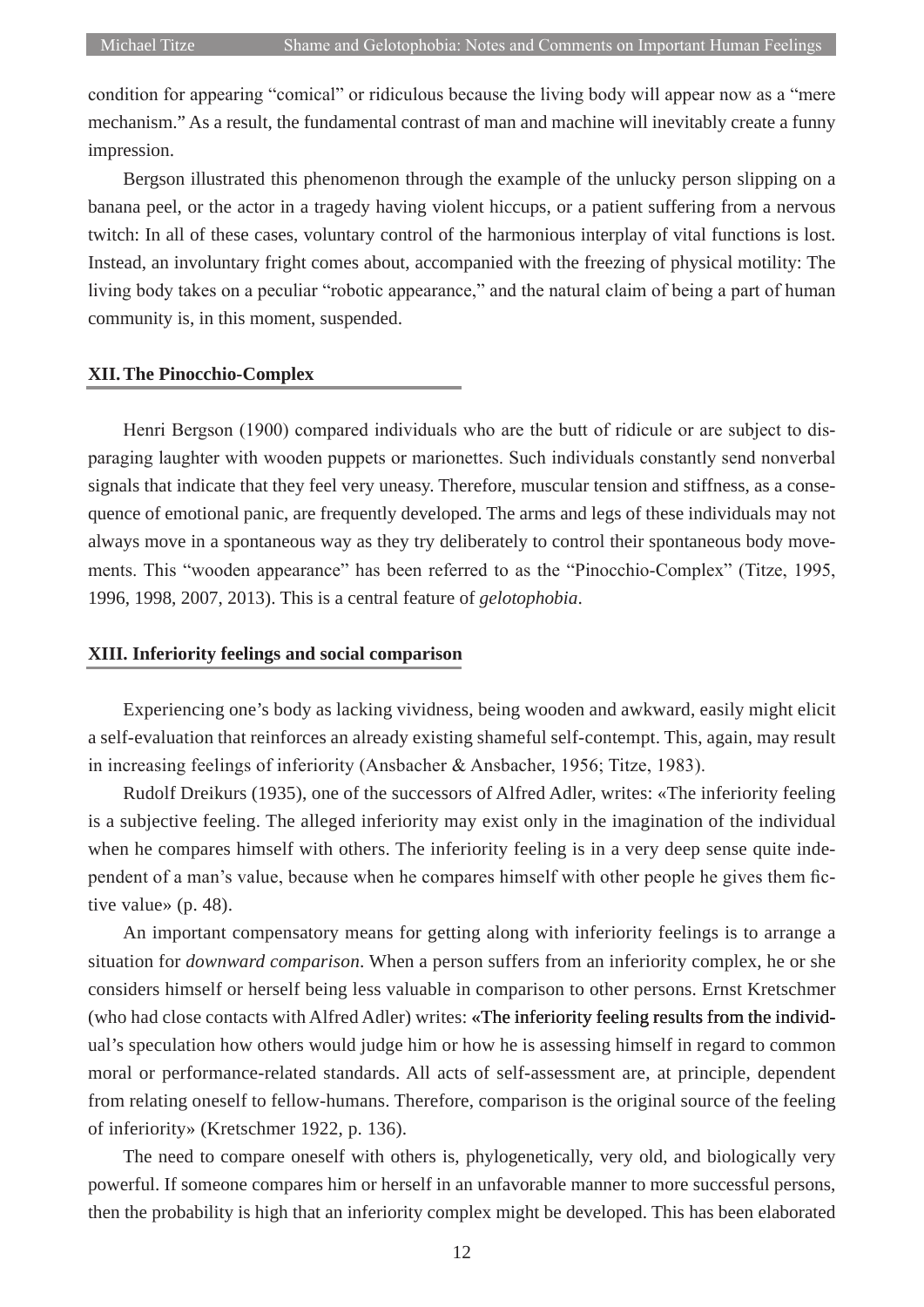uniquely by Alfred Adler (Ansbacher & Ansbacher, 1956). In order to feel superior the respective individual has to look for someone else who is – in comparison with that individual – in an inferior position. Generally, this downward comparison will evoke amusement and mirth and may be accompanied by laughter. The Adlerian Oliver Brachfeld (1953) comes to the conclusion: «People assess one another each time when they meet. And a feeling of funniness arises after one is aware of being superior in comparison to the other».

Thomas Hobbes (1651) states in his book "*Leviathan*" that experiencing someone to be the weak object of ridicule gives rise to the "sudden glory" of unexpected superiority. This, on the other hand, stimulates triumphant laughter. Hobbes grounded his insights on Plato's (1993) theory of comedy. In his *Philebos*, Plato argues that physical and mental deficiencies are the permanent source of ridicule. Those who detect such deficiencies in the other will inevitably go into laughter. This laughter is the clear expression of a *downward comparison*. The correspondent feeling of elation can be elicited by professional comedians who play the role of such deficient individuals.

Aristotle (2013, Section 1, Part V) specified this theory. He stated clearly that ridiculous behavior falls into the category of imperfection and inferiority. If shamed individuals are analyzed in the frame of this theory, one can state that these individuals behave as involuntary comedians. Because of their ubiquitous physical tension they gradually take on a wooden appearance and may develop, eventually, the *Pinocchio-Complex* (XII).

The academic *social comparison theory* has been formulated in 1954 by Leon Festinger. According to this theory, human beings possess a constant drive for self-evaluation: An *upward comparison* will occur when an individual compares himself or herself to someone who is better off. An amateur swimmer comparing his lap times to those of an Olympic swimmer is an example of an upward comparison (Wills, 1981).

A *downward comparison* will occur when an individual compares himself or herself to someone who is worse off. The spectator experiences himself, thereby, as being richer, more attractive and intelligent as he is in reality. This type of comparison generally makes the person in question feel better about himself or herself.

# **XIV. Gelotophobia**

Gelotophobia is an intense and irrational fear of being laughed at or being the involuntary object of ridicule. This concept was described in 1995 for the first time and is considered as a specific *subtype of social phobia* (Titze, 1995, 2009). The key to understanding a manifest gelotophobia is laughter. On the one hand, the individuals in question never have learned to appreciate laughter as an indispensable precondition for a life filled with joy, happiness and exuberance. On the other hand, every form of laughter has a strictly negative meaning for gelotophobes in question. The reason for this bias is due to the fact that all types of laughter - even those that clearly express interpersonal warmth and friendliness - are misinterpret by these individuals as expressions of clear hostility that could threaten their self-esteem. Thus, laughter has no positive meaning in their lives.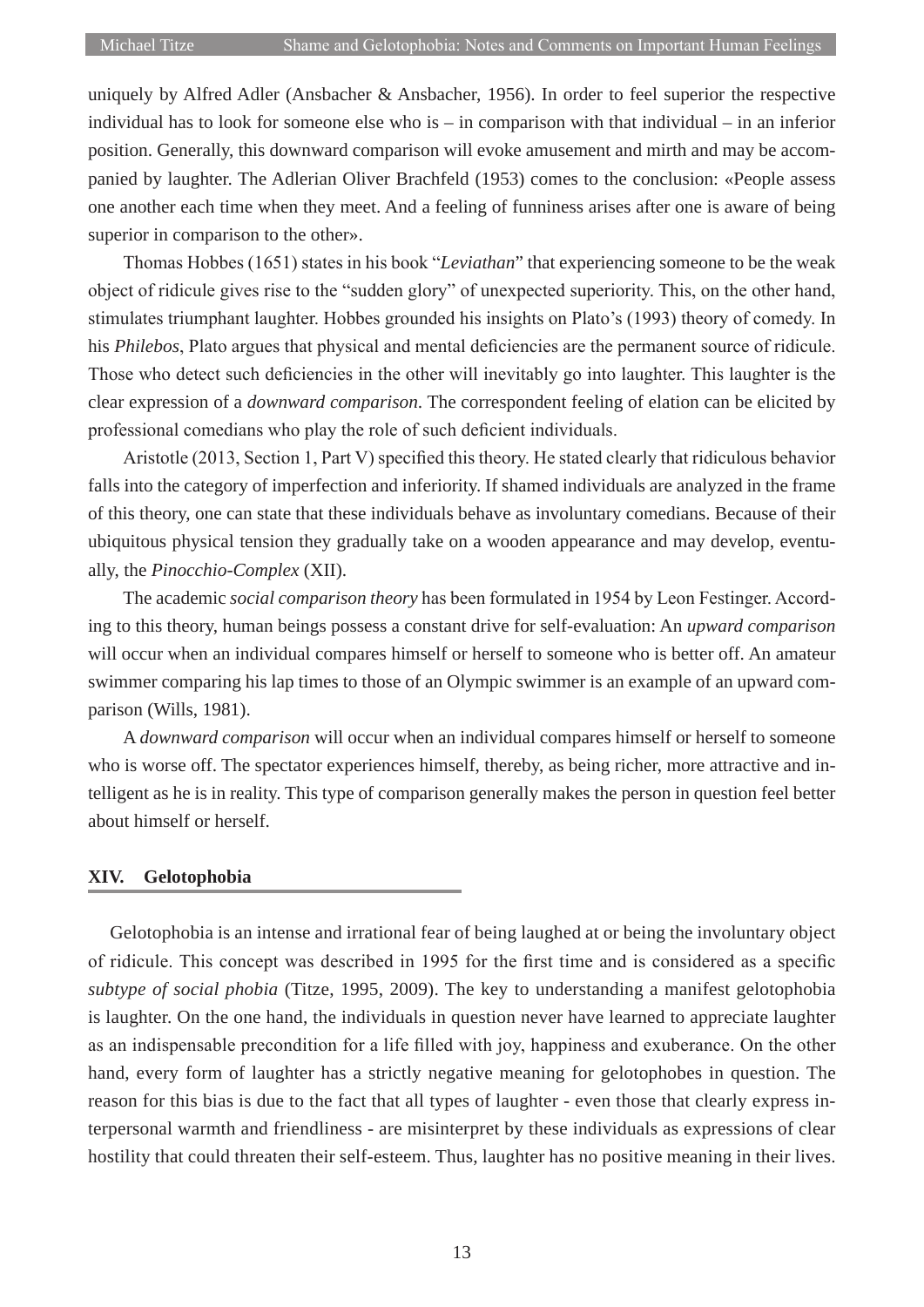## **XV. Shame-bound anxiety**

Wurmser (1981, p. 73) maintains that shame, analytically seen, is a type of anxiety, namely shame-bound anxiety. This anxiety may reveal itself "in form of a slight signal or an overwhelming panic. Gelotophobia can be considered as a specific variant of such shame-bound anxiety. In biographical regard, it is related to experiences of intense and repeated forms of disparaging laughter that took place in the course of socialization. Thus, gelotophobes live in constant fear of being evaluated by others in a mocking manner. Paradoxically, exactly this suspiciousness will give rise to what they fear so much: to appear to others as ridiculous objects.

Therefore, the underlying shame-bound anxiety coerces the patients into a pronounced selfobservation, which aims to control all behaviors that might give an embarrassing (awkward, weird, "comical") impression. In general, gelotophobes are constantly afraid of being put down, mocked or ridiculed by others. As a consequence, they suffer from feelings of inferiority, insecurity, self-loathing and, above all, shame. In this context, every occasion in which an embarrassing exposure could come about, is closely examined.

Their underlying shame-bound anxiety coerces gelotophobes into avoiding social activities because it is their pathologically biased conviction that such situations invite ridicule and, thus, could disclose the concealed stigma of being a contemptible outsider. Consequently, the main purpose of individuals suffering from gelotophobia is to protect themselves from being laughed at by others.

Because of this excessive self-control, the "natural elasticity" (Bergson, 1900) of their living body is inhibited. This aspect results in an uptight, wooden posture that gives these individuals an embarrassing appearance: Exactly this appearance is another source of ridiculousness.

### **XVI. Social phobia and shame-anxiety**

The concept of "social phobia" was introduced into literature by Isaac M. Marks in 1969. Since then, extensive research has been carried out to determine both the emotional and physical symptoms as well the causes of this anxiety disorder. In 1980, the research results were incorporated into the "Diagnostic and Statistical Manual of Mental Disorders." Meanwhile, the revised edition of this manual (DSM-IV: APA 1994) defines social phobia as «[...] a marked and persistent fear of one or more social or performance situations in which a person is exposed to unfamiliar people or to possible scrutiny by others. The individual fears that he or she will act in a way (or show anxiety symptoms) that will be humiliating or embarrassing ... The feared social and performance situations are avoided or else are endured with intense anxiety or distress. [This] interferes significantly with the person's normal routine, occupational functioning, or social activities or relationships ...» (p. 349).

Veale (2003) notes that «social phobia overlaps with the concept of shame, although the two sets of literature have largely ignored one other» (p. 259). Social phobia and shame have certain common features (e.g., preoccupation with fear of negative evaluation or embarrassment, a tendency to avoid social situations, and physiological dysfunctions such as palpitations, trembling, nausea, and blushing). Yet no special efforts have been made to synthesize the common element of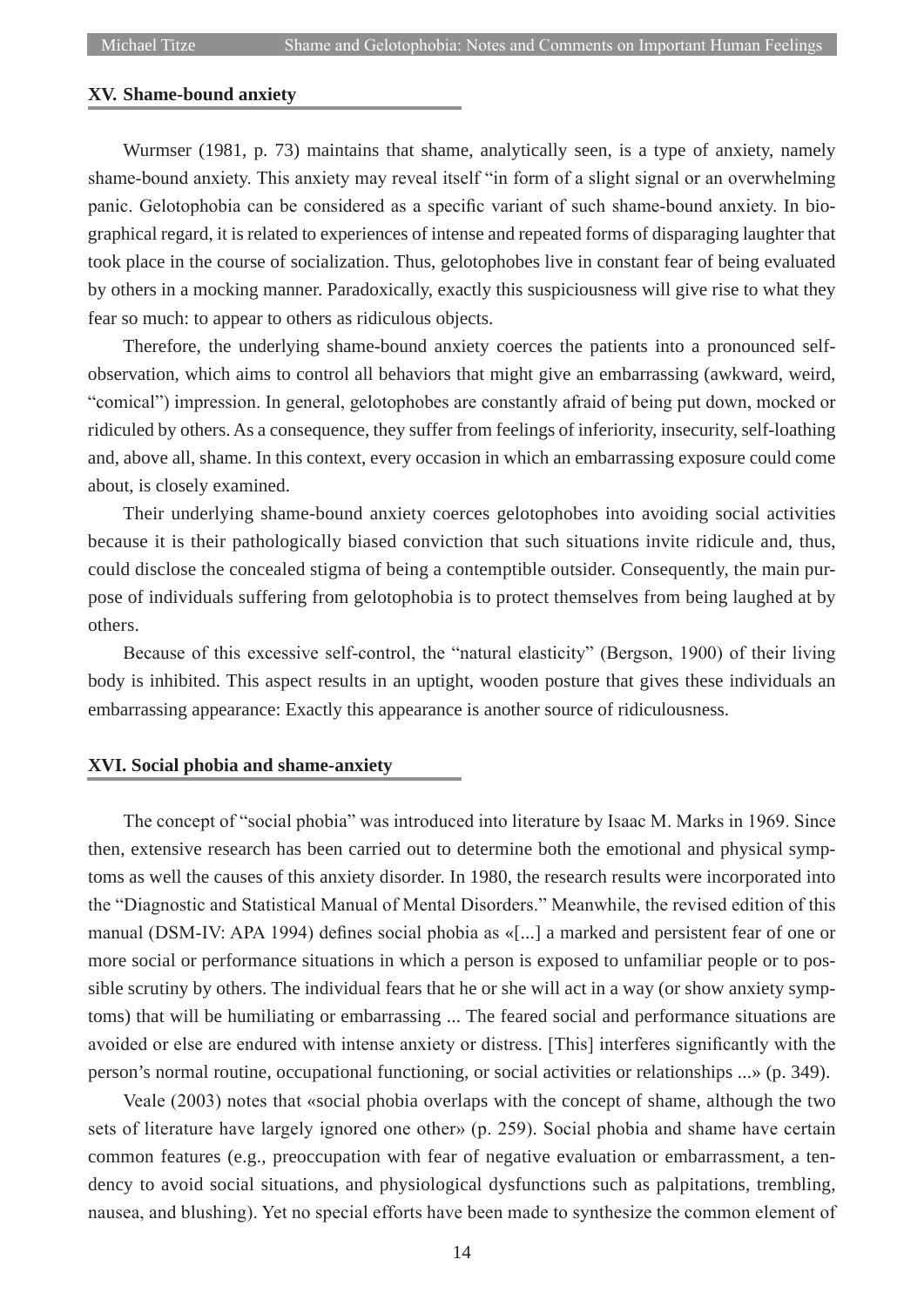these two disorders. Even prominent publications on social phobia (Heimberg et al., 1995; Schneier et al., 2004) do not refer to shame-specific literatures. This may be because shame-bound anxiety focuses on the self as the central object of evaluation, thereby constantly confirming the shameful conviction that this self is fundamentally damaged. Correspondingly, gelotophobia (as a specific variant of shame-bound anxiety) is derived from the person's biased belief that his or her self is intolerably ridiculous.

Social phobia, as defined by the *Diagnostic and Statistic Manual of Mental Disorders* (American Psychiatric Association, DSM-IV: 300.23), does not meet this requirement. It is, instead, directed to the evaluation of specific embarrassing failures and inexcusable lapses, subsequently giving rise to severe self-reproach. In this context, the patient's respective soliloquy could be: "I failed miserably in a social or performance situation. Therefore, the humiliation I have to endure is the punishment for this failure." In regard to such function disorders, the self is evaluated only in a secondary step; it is not itself the primary focus of negative evaluation. This seems to suggest that the theory of social phobia focuses on specific inexcusable failures of the person concerned (cf. Lewis, 1992).

Ivanova et al., (2012) found that gelotophobia has some overlappings with social phobia. This finding has been specified by Carretero et al., (2010) who came to the conclusion that gelotophobia and two indicators of social phobia (SAD, FNE) share between 38% and 57% of the variance. Edwards, Martin and Dozois (2010) discovered that gelotophobia is related to but distinct from social phobia and that the derisive laughter of others is the specific factor that is of characteristic importance for identifying gelotophobia.

# **XVII. The parental style that induces gelotophobia and its impact**

The parental style of education in the families of gelotophobes is usually *overprotective* and *controlling* (Titze, 1995, 2007, 2011). This contributes to the emergence of primary shame in the child. In this connection, specific means of shaming may come into effect: for example, love withdrawal, excessive ignoring (combined with an "icy look" and a petrified face), and derisive mocking (sarcastic derision) about behaviors that are not conforming to parental expectations and rules (Titze & Kühn, 2010, 2014).

Children who are being mocked and ridiculed in this way generally develop a defensive and avoiding life-style: They are inclined to unconditionally submit to their parents' normative expectations. In doing so, they adapt to their family's idiosyncratic microcosm unconditionally (Titze, 1995, 1996, 1998, 2009). This blind devotion is a permanent source of feelings of guilt and shame.

Owing to this strong bond with the family, appropriate social activities are neglected or are not developed appropriately. Thus, the extra-familial socialization generally fails. The child or young person in question does not acquire that common sense that could facilitate a successful participation in peer groups' activities. Rather, in social situations, these individuals reveal specific symptoms of stress, such as clumsiness, awkward movements and other forms of inappropriate behavior. In this way, these youngsters get, especially during their puberty, into the role of funny and ridiculous objects.

15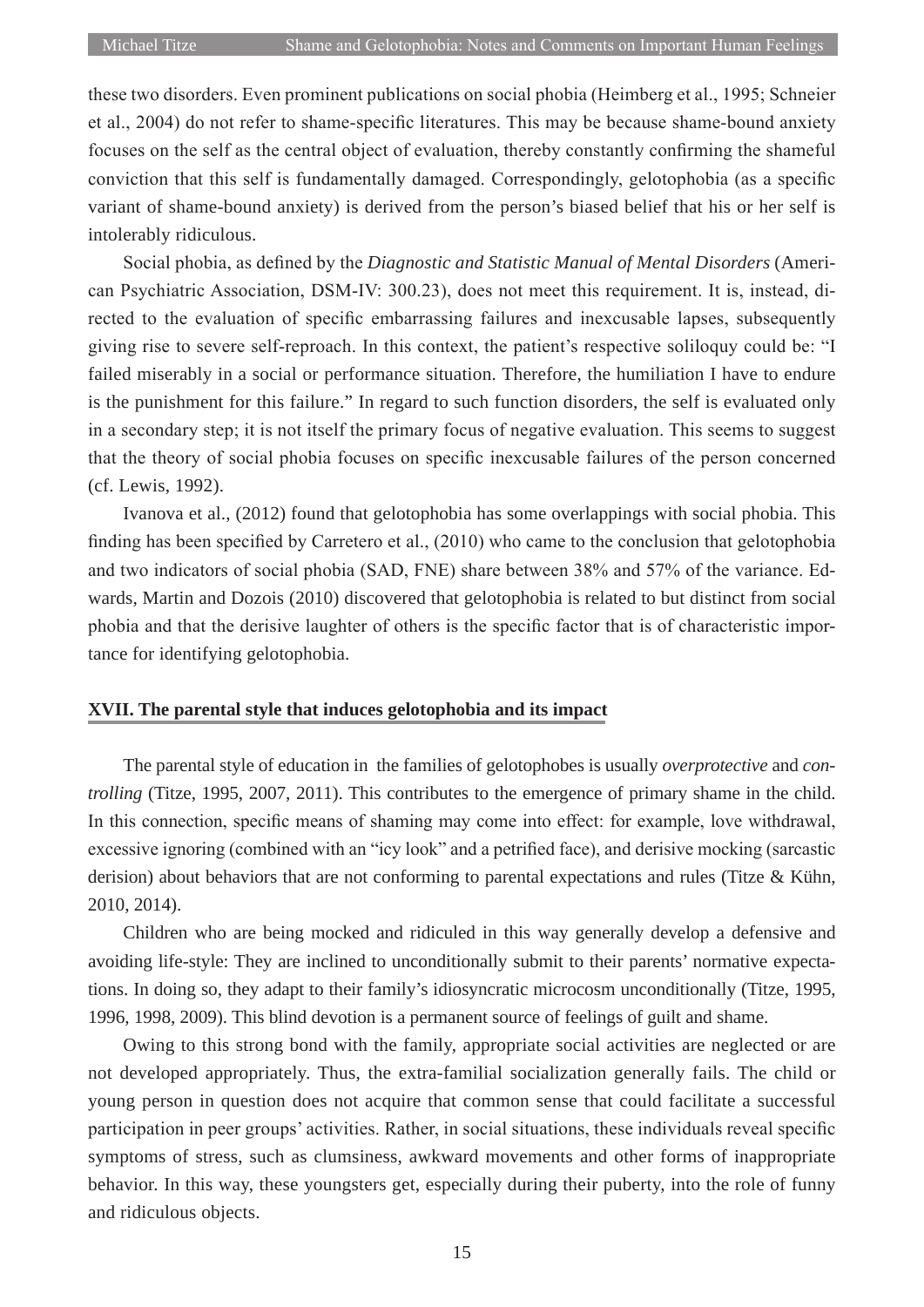# **XVIII. In-group behavior during puberty**

Laughter is the "positive modus" of shame. Shame and laughter both overcome us involuntarily and intermittently. It is as hard to control an attack of shame as it is impossible to stop a fit of laughter. But shame and laughter occupy two opposite poles (Karasev, 1996).

Shame is the polar opposite of an attitude that is characterized by self-confidence, joy and pride. This attitude manifests itself specifically in laughter. The convulsions of severe shame are implosive and are "covered up." This, generally, is associated with depressing feelings that trigger a "downward spiral." Laughter, in contrast, opens the gate for a temporary getting out from this downward spiral. The spasms of laughter burst out like powerful explosions, expressing the body's superiority. This brings forth a vigorous feeling of relief and self-affirmation, whereby an "upward spiral" is set off.

Laughter is of crucial importance for the formation of juvenile peer groups. In this context, common laughter exerts a strong cohesive function. The laughing group, inevitably, forms an affective unity. While experiencing this bonding power, each member of such laughing communities gets bolstered.

Those who do not follow the peer group's fixed rules of conduct, usually have to undergo through unpleasant experiences. This is always the case when the funny outsider does not observe the group's implicit habits and norms. The simple reason is that he or she does not know or understand the respective "unwritten laws." This, then, stimulates the group's common laughter that is experienced by the outsider as being derisive.

While laughing at the ridiculous outsider (who functions as a scapegoat), the group members experience themselves as a superior community. This creates a powerful community feeling that, in turn, is connected with joyful vigor.

In contrast, the ridiculed outsider feels weak, inferior and threatened. These traumatic experiences have been described by Henri Bergson (1900) as the "social baptism of fire": This is the expression of a chastisement that is being carried out when the ridiculous outsider has failed to observe the "iron laws of community" (Adler, 1912). As a consequence, that outsider will experience a continuous traumatization that puts him into the position of a "permanent victim." In this context, he or she will suffer from chronic emotional pain, thereby developing symptoms such as

- blushing;
- dizzy spells;
- trembling;
- disturbed speech;
- muscle twitches;
- "black outs."

Such symptoms motivate a pronounced tendency towards social withdrawal and isolation. The purpose of such evasive actions is to protect the self against further traumatization.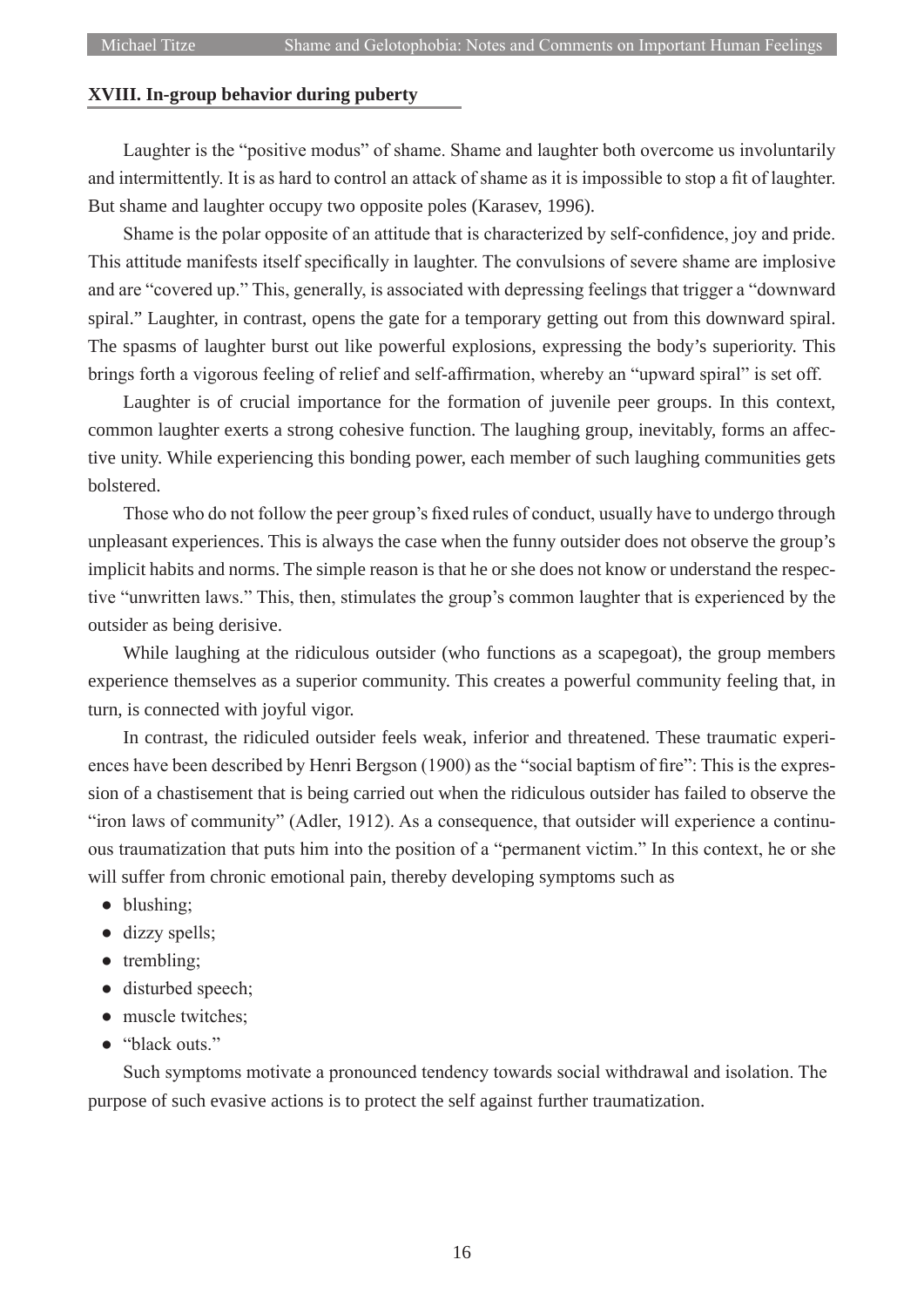

# *Table 2: Causes and consequences of gelotophobia*

# **XIX. The GELOPH: A facet model derived from prototypical statements**

Based on the clinical work with gelotophobic patients, specific criteria for the assessment of gelotophobia were defined. This was achieved by associating the constitutive nosological elements of gelotophobia with typical statements of gelotophobic patients (Titze, 2009):

- **a) Traumatizing experiences with laughter and mockery in the past**: "During puberty I avoided contact with peers so that I wouldn't be teased by them". − "When I was in school, I was teased quite often".
- **b) Fear of the humor of others**: "Others seem to find pleasure in putting me on the spot and embarrassing me". − "It takes me very long to recover from having been laughed at".
- **c) Discouragement and envy when comparing oneself with the humor competence of others**: "I feel inferior around quick-witted and humorous people". − "When I participate in discussions I often think that my statements are ridiculous".
- **d) Paranoid sensitivity towards alleged mockery by others**: "I get suspicious when people laugh in my presence". − "When strangers laugh in my presence, I often think that they could be laughing at me".
- **e) Dysfunction of the harmonious interplay of physical motions**: "When I smile in someone's company, I feel like my facial muscles are cramping". − "My posture and my movements are somehow peculiar or funny".
- **f) Dysfunction in appropriately expressing verbal and non-verbal communications**: "If I wasn't afraid of making a fool of myself, I would speak much more in public". − "It is very difficult for me to come up and meet others in a free and easy way".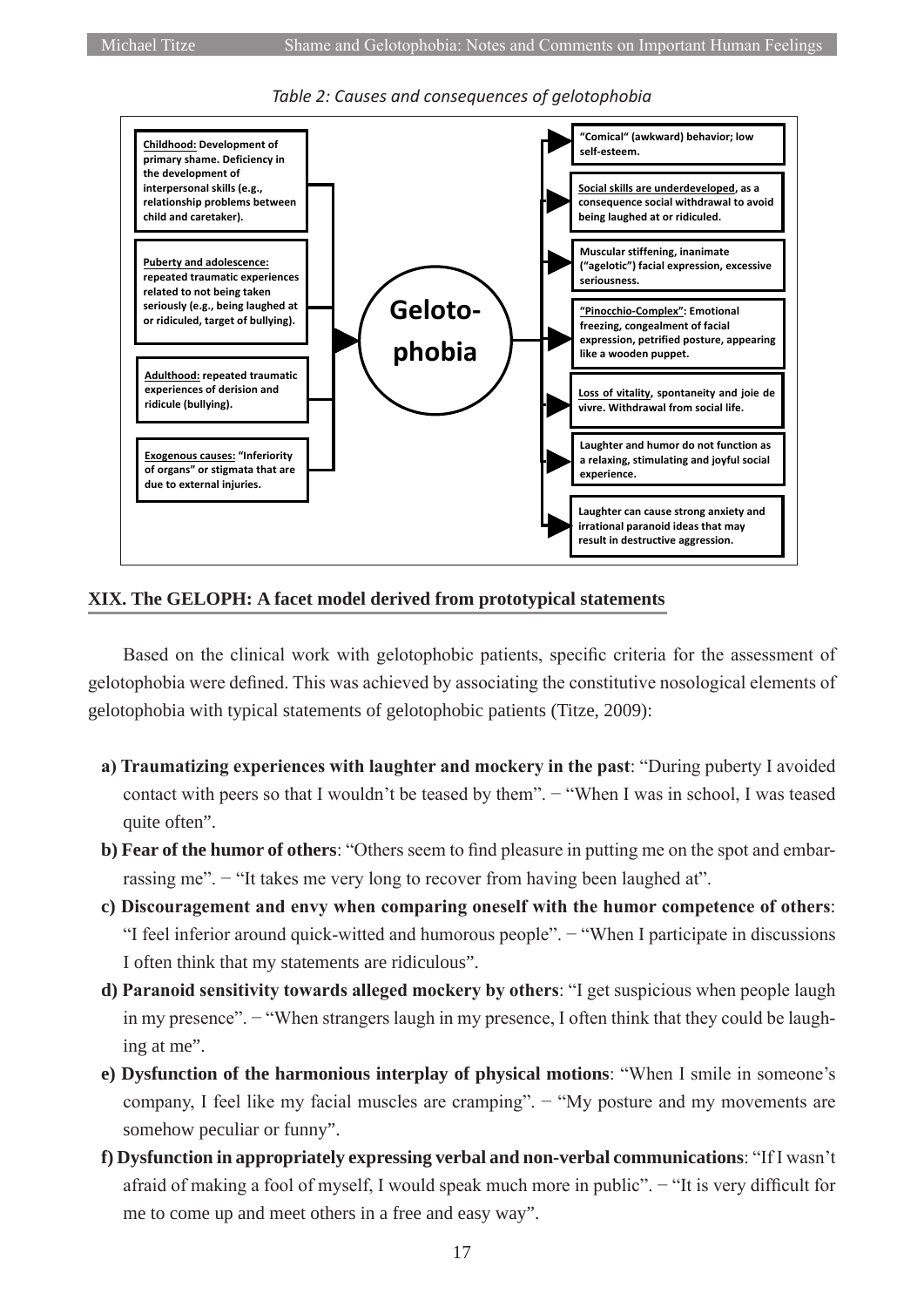**g) Social withdrawal**: "When I feel I've made an embarrassing impression somewhere, I never return to the same place again". − "I avoid participating in funny activities at festivals because I feel myself becoming cramped inside".

These criteria were shown to converge very well and to be largely unidimensional. Only traumatizing experiences with laughter and mockery in the past yielded slightly lower intercorrelations with the other facets (Ruch, 2004; Ruch & Proyer, 2008b).

Out of these facets of gelotophobia, a list of 46 statements was compiled and used to explore differences between various clinical groups and normal controls (Ruch & Titze, 1998). This compilation is the body of the questionnaire GELOPH <46>. It turned out that most of the items were suitable to discriminate well between gelotophobes (as assessed by clinical judgment) and shame-based and non-shame-based neurotics (Ruch and Proyer, 2008a). The re-analysis of that data pool pursued with the aim to identify a limited set of items is also optimally convenient to identify gelotophobia. This intention resulted in an abridgment of 15 items. This is the short form of a questionnaire that has been designated as GELOPH <15>. This scale is clearly unidimensional and has a high internal consistency (Proyer et al., 2009b).

### **XX. An international study**

Proyer and co-workers (2009) investigated about 23,000 people in 73 countries with regard to their susceptibility to gelotophobia. In this context, the GELOPH <15> has been translated into more than 40 languages and has been used worldwide. The main hypothesis to be tested was: laughter functions in some countries as a means of social control. The most important result was that gelotophobia could be found in every single country. Another important result of this study was that the specificity of gelotophobia in different countries is nowadays varying considerably. The prevalence of gelotophobia is particularly high in Asia, where the community's well-being has high priority, while the individual's interests are subordinated. Furthermore, the results show that the rate of overall prevalence of gelotophobia comprises a percentage between 2 and 30 % of the respective population. In this context, the probands have been differentiated by two basic dimensions, namely (a) insecure vs. avoidant-restrictive tendencies and (b) low vs. high suspicious tendencies towards the laughter of others. Insecure gelotophobes try to hide from others because they fear of being constantly ridiculed by them. (This is especially the case in Turkmenistan and Cambodia). Avoidant gelotophobes, on the other hand, are suspicious if others laugh in their presence because they fear to be evaluated scornfully. This is why they try to escape from social situations in which laughter could be an instant threat to their self-esteem. (This is particularly the case in Iraq, Egypt, Jordan and Thailand).

#### **XXI. Gelotophobia in Italy**

Forabosco et al., (2009) reported data from an empirical study that has been conducted in Italy with a sample of 334 subjects. This survey utilized the Italian translation of GELOPH<15>. This version showed good psychometric properties in terms of a high internal consistency (=.82) and a one-dimensional factor solution. The mean score for Geloph<15> for all subjects was 1.72 (SD=.42).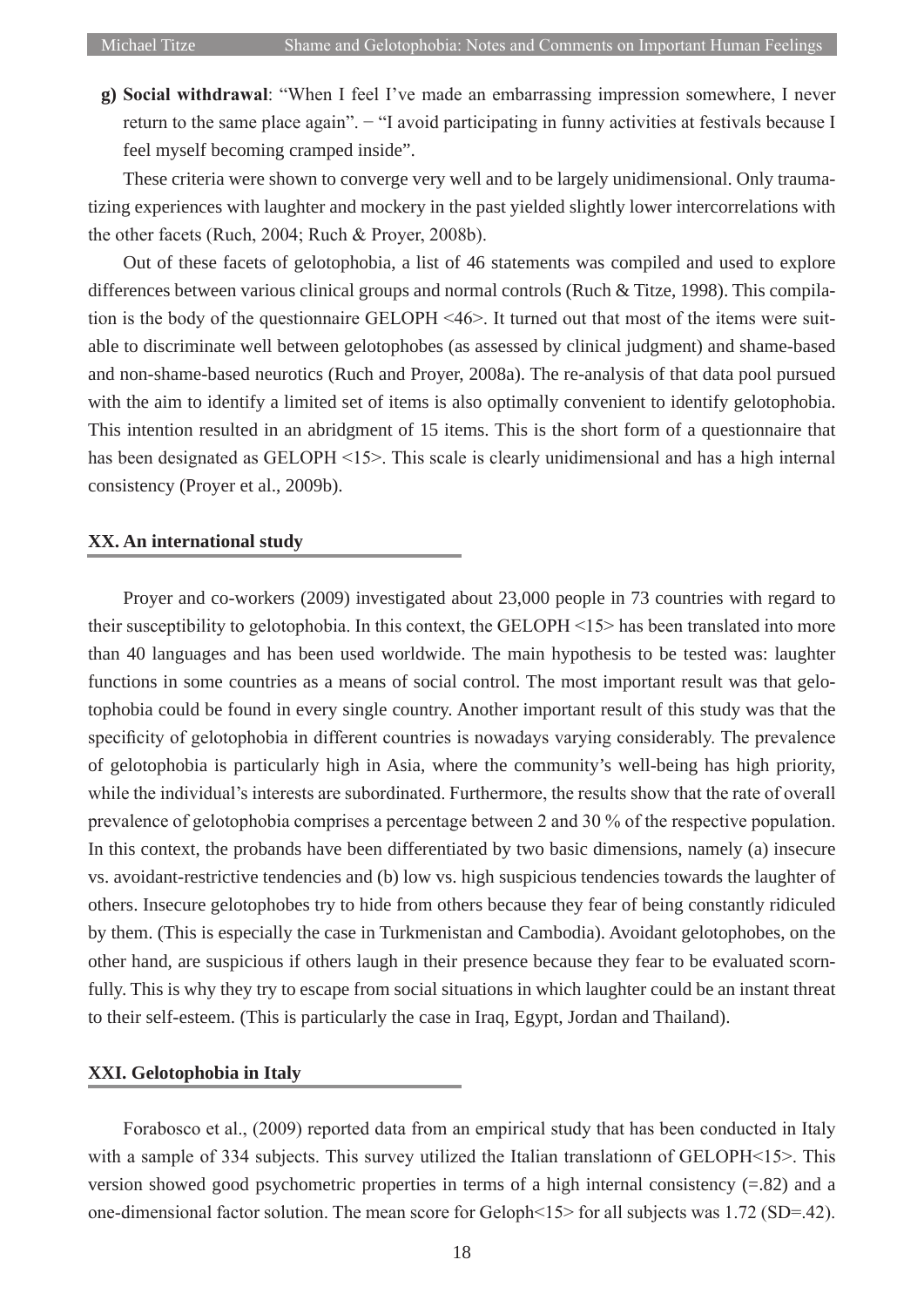Gelotophobia was more prevalent among females than males. Age and marital status did not contribute to the fear of being laughed at. More than 7% exceeded a cut-off score indicating at least a slight expression of gelotophobic symptoms.

The authors state that the use of ridicule as an educational mean is not uncommon in Italy: This refers both to families as well to institutional entities like schools. With regard to social comparisons, it is typical to express through ridicule the antagonist.

With regarding to social comparison, ridiculing the adversary is, especially in adolescence, not untypical for Italian culture. In such a relational and cultural network that utilizes mocking and being mocked in both benign and aggressive meanings, it can be easily expected that particularly vulnerable individuals might develop a specific sensitization towards laughing that, eventually, could cause gelotophobia. However, as to the factual prevalence and impact of gelotophobia in present Italian society, sufficient data and conclusions are still lacking.

#### **XXII. The psychometric assessment of gelotophobia: results**

With regard to the personality structure of gelotophobes, important evidence has been found on the basis of empirical studies. For example, Ruch (2004) reported that gelotophobes tend to be introverted and neurotic. In Jürgen Eysenck's PEN model of personality<sup>3</sup> gelotophobia is strongly correlated with the size of introversion and neuroticism. And on the old P-Scale, gelotophobic subjects scored higher score in the dimension of psychoticism (Proyer & Ruch, 2009). In addition, the results of this study show that gelotophobes have experienced intense shame in the course of their lives. Therefore, gelotophobes also feel threatened when facing laughing people (Ruch, Altfreder & Proyer, 2009).

Tracey Platt (2008) investigated the emotional responses to ridicule and teasing. She found that gelotophobes are not able to distinguish between good-natured teasing and a scornful laughter. They do not recognize laughter generated by positive motivation as such. They attribute more negative motivations to any kind of laughter.

Therefore, they use to respond to every laugh with negative feelings such as shame, fear or anger. In addition, the ability to feel pleasure and to develop forms of socially unifying humor is clearly limited (Ruch, Beermann & Proyer, 2009). Most gelotophobes recall embarrassing childhood situations in which they were ridiculed and mocked by their attachment figure (Proyer, Hempelmann & Ruch, 2009).

Anger, shame and fear are the emotions of the main gelotophobia. There is a distinct interplay with these three dominant emotions. These emotions reveal low levels of joy and high levels of fear and shame. Platt and Ruch (2009) have reported that during a typical week, gelotophobes experience shame and fear with a high intensity and long duration. On the other hand, their experience of happiness is less intense and of a shorter duration. In addition (Papousek et al., 2009) showed that gelotophobes are relatively weak at regulating their emotions in a facile way and that they can be easily influenced by their fellows' negative feelings. Additionally, they tend to meticulously control their

<sup>&</sup>lt;sup>3</sup> The PEN System is a factor analytically based descriptive taxonomy of personality containing the three superfactors Psychoticism, Extraversion, and Neuroticism.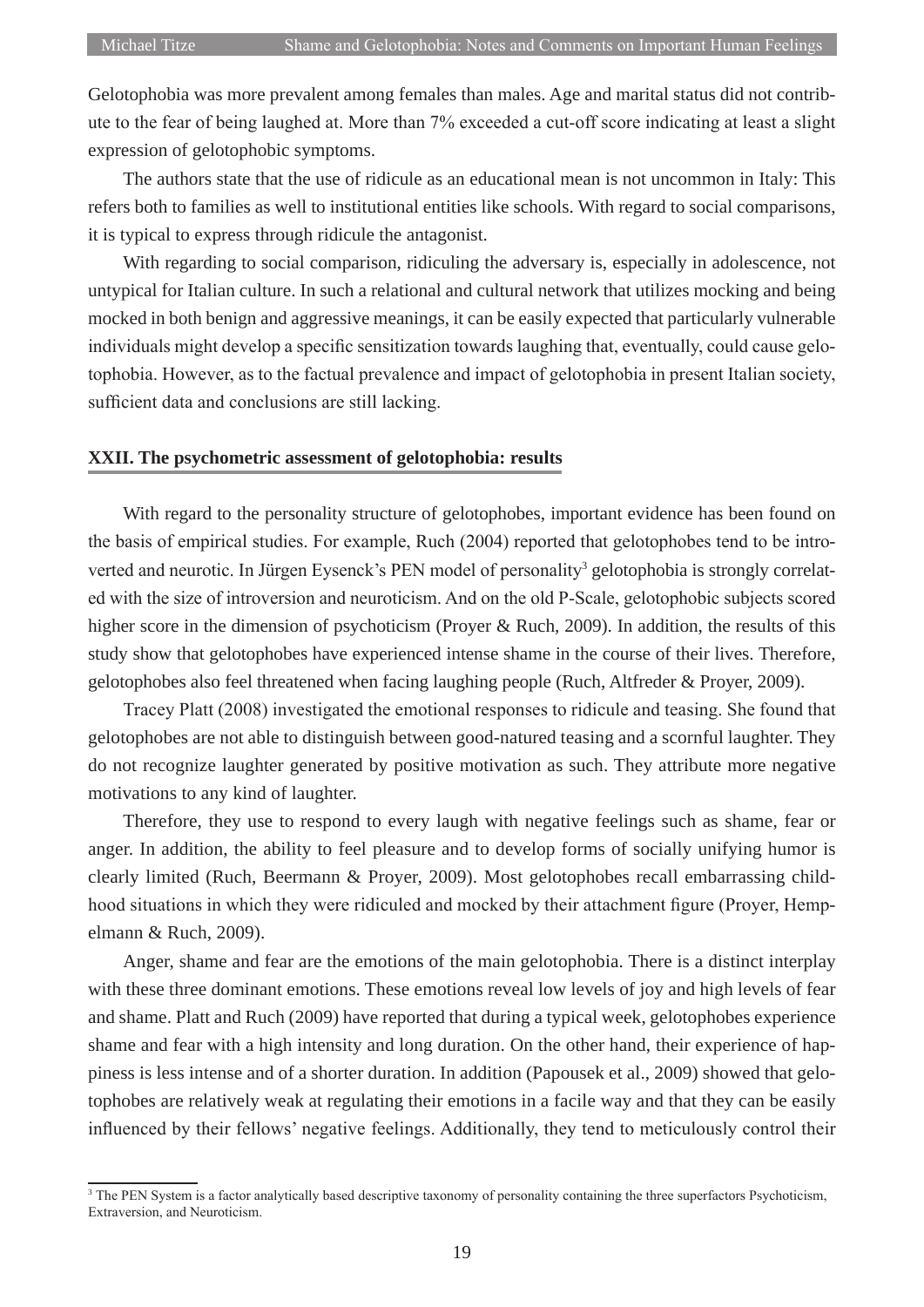emotions and they are, simultaneously, unable to easily communicate their own feelings to others.

In addition, specific tests show that gelotophobes tend to have lower self-estimations of their own skills and they underestimate their true capability. Consequently, they underestimate their intellectual capacities up to 6 points of IQ. In addition they tend to assess themselves as less virtuous than people they know personally (Proyer & Ruch, 2009).

Ruch, Altfreder & Proyer (2009) found that gelotophobes have a negative attitude towards laughter in general. They experience positively motivated laughter as more unpleasant than non-gelotophobics and they have difficulties in attaining a happy mood. When faced with pictures showing people who laugh in various situations, gelotophobes find it difficult to distinguish faked laughing from a really sarcastic or malicious laugh. Generally, they tend to believe that the genuine object of all laughter must be their own person.

#### **XXIII. Conclusion**

In its original meaning, laughter is an expression of a naive joy in life, which needs no rational justification or normative regulation. Laughter reveals human emotional vitality in its most original manner. The laughing individual is self-sufficient because he or she is immediately experiencing "basic thrust towards being alive" (Titze, 2005) . From an ethological point of view, an offensive force is manifested in laughter. This vigor releases most vital effects, so that the laughing individual is dominated by his or her body, without being able to exercise control over that body. Thus, the laughing individual will inevitably appear as threatening to those persons who try to control their bodies in an excessive manner. These persons are, generally, susceptible to shame.

Shame attenuates the natural joy of life. This results in an emotional numbness that is expressed in a petrified "mask of shame" on the face. Shame arises when a person feels of being controlled and evaluated by the skeptical look of others. If this look is connected with derisive smiling/laughter, this can affect certain shame-bound individuals in a particularly harmful way. In this context, a specific shame-fear will rise that is centered on the ridiculousness of the person's own self. These gelotophobes permanently look out for any indications of scornful laughter in their fellows' faces in a highly sensitive manner. Altogether, gelotophobes assume that they are completely ridiculous in the eyes of their peers. Their underlying shame-bound anxiety coerces them into avoiding social activities because of their pathologically biased conviction that such situations invite derision. Consequently, their survival strategy is to protect themselves from being laughed at by others. This precise obsession then throws up the risk of being the permanent butt of mockery and derisive laughter.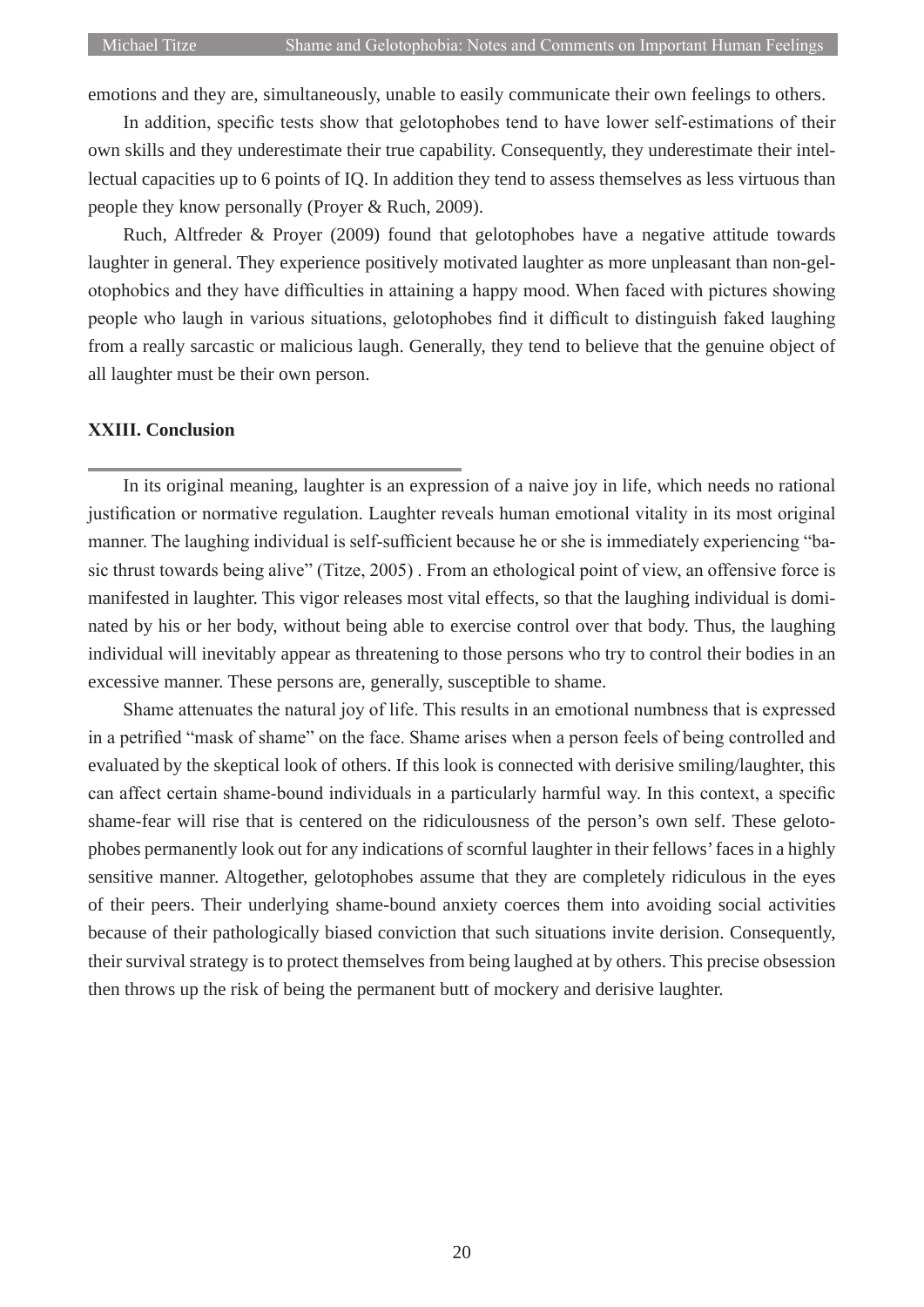#### **REFERENCES**

- ADLER, A. (1912). *Über den nervösen Charakter.* Wiesbaden: J. F. Bergmann. (Trad. it. *Il Temperamento Nervoso*, Roma: Astrolabio, 2003).
- ADLER, A. (1927). *Menschenkenntnis*. Lipsia: Hirzel. (Trad. it. *La conoscenza dell'uomo nella Psicologia Individuale.* Roma: Newton Compton, 1994).
- ANDREOLI, V., CASSANO, G. B. & ROSSI, R. (Eds). (2002). *DSM-IV. Manuale diagnostico e statistico dei disturbi mentali.* Milano: Elsevier.
- ANSBACHER, H. L. & ANSBACHER, R. R. (1956). *The Individual Psychology of Alfred Adler*. New York: Basic Books. (Trad. it. *La Psicologia Individuale di Alfred Adler*. Firenze: Martinelli, 1997).
- ARISTOTELE (IV sec. a. C). *Poetica*. Milano: Mondadori, 1999.
- BERGSON, H. (1900). *Le rire. Essai sur la signification du comique*. Paris: Éditions Alcan. (Trad. it. *Il riso. Saggio sul significato del comico*. Milano: Feltrinelli, 2011).
- BLANKENBURG, W. (1997). Zur Differenzierung zwischen Scham und Schuld*.* In R. KÜHN, M. RAUB, & M. TITZE. (Eds.). *Scham ein menschliches Gefühl* (pp. 45-55)*.* Opladen: Westdeutscher Verlag.
- BRACHFELD, O. (1953). *Minderwertigkeitsgefühle beim Einzelnen und in der Gemeinschaft.* Berlin: Quercus Verlag, 2002.
- CARRETERO-DIOS, H., RUCH, W., AGUDELO, D., PLATT, T. & PROYER, R. T. (2010). Fear of being laughed at and social anxiety: A preliminary psychometric study*. Psychological Test and Assessment Modeling, 52, (1),* 108-124.
- DREIKURS, R. (1935). *An introduction to Individual Psychology*. London: Routledge, 1999.
- EDWARDS, K. R., MARTIN, R. A. & DOZOIS, D. J. A. (2010). The fear of being laughed at social anxiety and memories of being teased during childhood. *Psychological Test and Assessment Modeling, 52, (1),* 94-107.
- EKMAN, P. & FRIESEN, W. V. (1974). *Unmasking the Face: A guide to recognizing emotions from facial clues*. New Jersey: Prentice Hall.
- FESTINGER, L. (1954). A theory of social comparison processes. *Human Relations*, *7, 2,* 17-140.
- FORABOSCO, G., DORE, M., RUCH, W. & PROYER, R. T. (2009). Psicopatologia della paura di essere deriso. Un'indagine sulla gelotofobia in Italia. *Giornale di Psicologia, 3*, 183-190.
- HAZÁN, Y. & TITZE, M. (2011). *Fundamentos de psicología profunda teleológica*. Montevideo: Editorial Psicolibros Universitario.
- HEIMBERG, R. G., LIEBOWITZ, M. R, HOPE, D. A. & SCHNEIDER, R. S. (Eds.). (1995). *Social Phobia: Diagnosis, assessment, and treatment.* New York: Guilford.
- HOBBES, T. (1651). *Leviathan.* Oxford: Oxford University Press, 1998. (Trad. it. *Leviatano*. Roma: Armando, 1997).
- IVANOVA, A., STEPHANENKO, E., STEFANENKO, E., PROYER, R. T. & RUCH, W. (2012). The fear of being laughed at in healthy people and psychiatry patients. Assessing gelotophobia in Russia. *Bridging Eastern and Western Psychiatry, 8,* 10–17.
- JANET, P. (1919). *Les obsessions et la psychasthénie: Tome 1, Analyse des symptômes*. Paris: L'Harmattan, 2005.
- KARASEV, L. V. (1996). *Filosofiya smecha.* Mosca: Rossijski gosudarstvennyj gumanitarnyj universitet.
- KRETSCHMER, E. (1922). *Medizinische Psychologie*. Leipzig: Georg Thieme.
- MARKS, I. M. (1969). *Fears and phobias*. London: Heinemann, 1969.
- NIETZSCHE, F. (1882). Die fröhliche Wissenschaft. In *Werke,* Band III (pp. 9-274). München-Wien: Hanser Verlag, 1980.
- PAPOUSEK, I., W. RUCH, H. H. FREUDENTHALER, E. KOGLER, B. LANG & G. SCHULTER. (2009). Gelotophobia, emotion-related skills and responses to the affective states of others. *Personality and Individual Differences, 47,* 58-63.
- PLATONE ( IV sec. a. C.). *Filebo*. Milano: Rusconi Libri, 1998.
- PLATT, T. (2008). Emotional responses to ridicule and teasing: Should gelotophobics react differently? *Humor: International Journal of Humor Research, 21, 2,* 105-128.
- PLATT, T. & RUCH, W. (2009). The emotions of gelotophobes: Shameful, fearful and joyless? *Humor: International Journal of Humor Research*, 22, 91-110.
- PROYER, R. T., BIRDEN, L., PLATT, T., ALTFREDER, O., GLAUSER, N. & RUCH, W. (2005). *Gelotophobia Are there cross-national differences?* Poster presented at the Ninth European Congress of Psychology, Granada, Spagna.